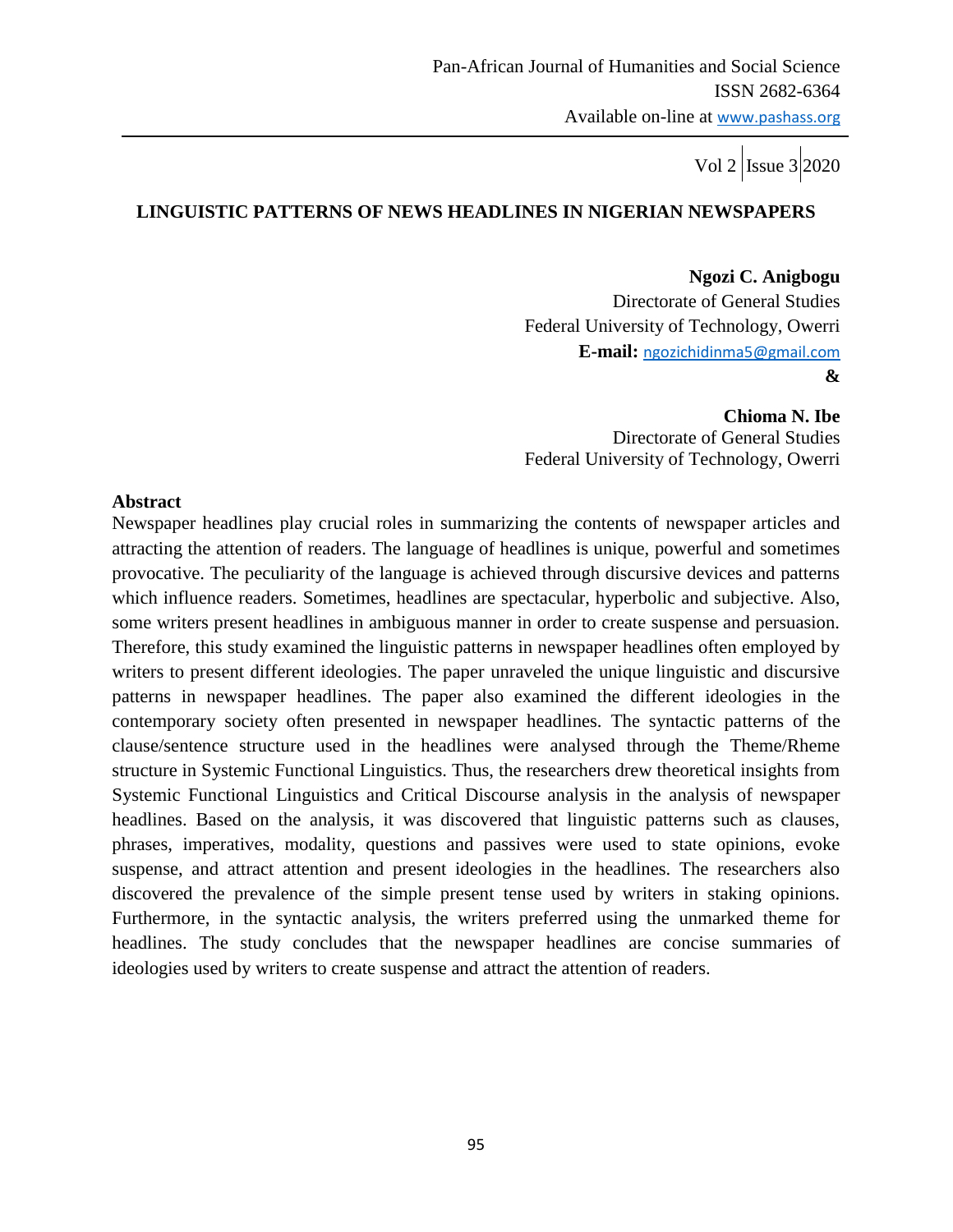#### **Introduction**

Journalists rely on professional practice, linguistic and textual conventions to present authentic and accurate ideologies in newspapers. In a bid to convey various socio-political and national ideologies, they employ different linguistic patterns too. One of the textual conventions and linguistic devices used by journalists is the newspaper headlines. Headlines summarize the contents of articles in newspapers. They are attractively designed news summary intended to induce or attract the attention of readers. (Tabe and Fieze, 2018).

Hence, headlines are designed to be short and catchy. Journalists exploit them in expressing their ideological views of the news stories they represent (Van Dijk, 1988). Newspaper headlines act as forerunners to news reports and they specifically reveal the socio-cultural and national representations circulating at a given period of time (Taiwo, 2007). Van Dijk (1988) states that headlines serve three significant functions: they provide brief summaries of the main ideas to the reader; they provide initial indicators of the contents and styles of the news values of newspapers and they attract attention. Thus, they are functional parts of news texts with tactical meaning potentials (Chiluwa, 2005).

While writing headlines, editors deliberately go for eye-catching expressions, emotive vocabulary, rhetorical and graphic devices to make impact on readership (Taiwo, 2004). Newspaper headlines are operational sections of news stories that are pragmatically encoded to underscore some special types of social meaning other than the mere encapsulation of the body of news stories (Chiluwa, 2005). Also, Tabe and Fieze (2018) have reiterated that the shape and structure of the headlines reflect the content of articles which are politically and ideologically driven. Despite the critical nature of headlines, some writers use linguistic devices which may exaggerate the message of the headlines. Some of the hyperbolic headlines do not match with the contents of the article. Sometimes writers give sensational headlines to catch the readers' attention. (Zhin and Barnette, 2000).

Furthermore, some headlines can be difficult to understand especially when the reader cannot recognize the field, allusion, issue and cultural references necessary to decode the content (Taiwo, 2007).

Also, some headlines are subjective, flowery, and ambiguous. Thus, Rafiu (2015) asserts that the nature of language in newspaper headlines indicate that writers conceal their opinions in linguistic forms in order to create persuasion for ideological support. It is, therefore, imperative to explore the linguistic patterns used by writers in newspaper headlines. Language plays crucial roles in the construction of ideologies in newspaper headlines. Fowler (1999) asserts that language is pivotal in achieving socio-political goals and it is a highly constructive mediator in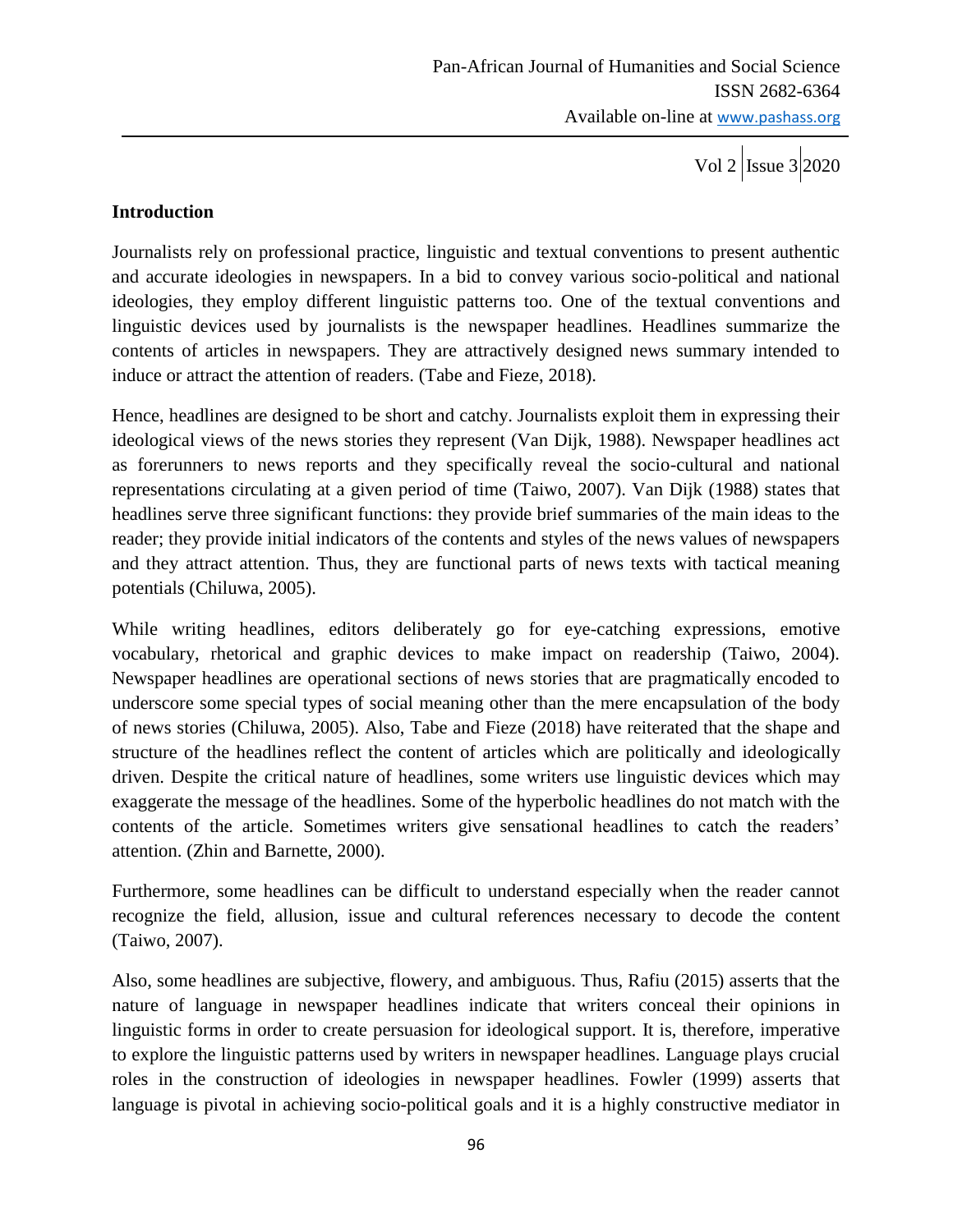the press, as it reflects social construction of reality. Also Rafiu (2015) rightly maintains that newspaper headlines contain linguistic as well as ideological information encoded by media practitioners in their bid to communicate ideas, feelings, or information to the public.

It is significant, therefore, to unravel the linguistic patterns in newspaper headlines. This would highlight the peculiarities of language usage in this form of media discourse. This study explores the linguistic patterns succinctly used by writers to present newspaper headlines. It unravels the different ideologies captured in the linguistic patterns. It also captures the syntactic patterns employed in the headlines through the theme and rhyme patterns in Systemic Functional Linguistics.

Thus, this research is guided by the following research questions:

- What linguistic patterns are employed in Nigerian newspaper headlines?
- What ideologies are manifested through the linguistic patterns?
- What are the syntactic patterns employed in the headlines?

#### **Different Perspectives on Newspaper Headlines**

Different scholars have examined the features of newspaper headlines. Adriano and Montejo (2018) have remarked that in the world of media, headlines are important parts of news just as titles are in books or essays. They are often the most important element on pages of newspapers as they give overall pictures of news and through them, readers may determine whether to read the entire article (Adnano and Montejo, 2018). The authors have reiterated that the words used in the headlines present the articles' content in the story.

Javed and Mahood (2011) have stated that headlines are the most significant portions of the news for they deliver fast modes of information to those who have no time to read the complete details of news items. Khanjan, Amouzadeh and Rasekh (2013) have stressed that news headlines are usually written on the basis of the main points of the story by or under the supervision of an editor and are sometimes seen as the hardest task of journalistic writing. The authors have maintained that readers often scan news title and choose among them the desirable materials on the basis of their attractions or relevance to their own thoughts. Headlines are significant in evaluating and prioritizing news event and they reflect the most important points of stories briefly and clearly. (Khanjan, Amouzadeh and Rasekh (2013).

Ghannam (2011) states that a reader goes through the headlines for a quick overview of what is entailed in the news of the day. Also, the headlines occupy textual space that restricts the author in terms of lay out and size of texts and a minimum number of words is used in order to capture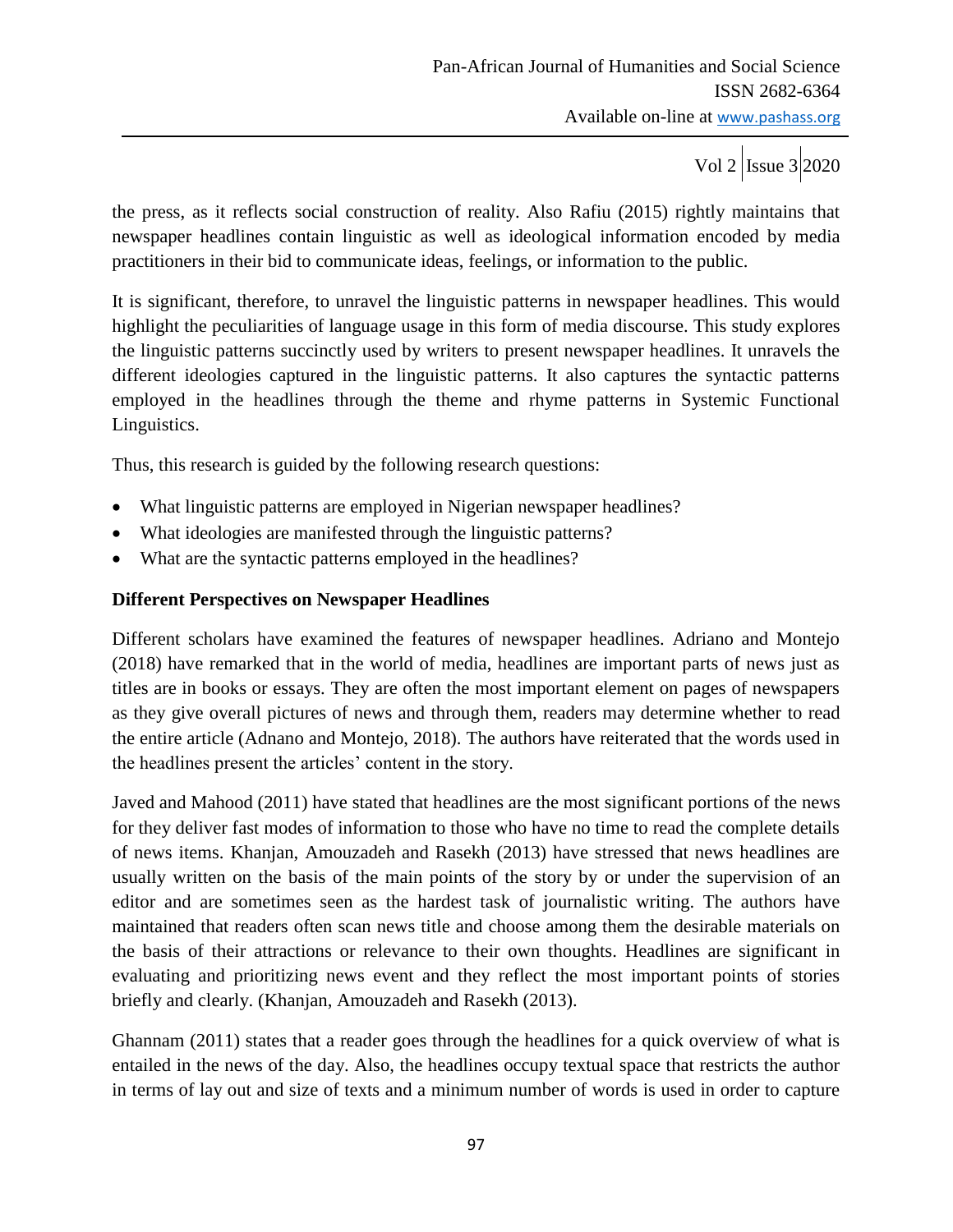the attention of the reader. (Ghannam, 2011) Ehinemi (2014) asserts that Headlines are often constructed to capture the interest of the readers since they determine if people will eventually read the stories in the newspaper. So newspaper readers look at the headlines before they read the news details of the events captured in the newspapers. (Ehinemi,2014). Linguistic structures in newspaper headlines often have great influence on the readers and factors such as house style of the publishing industry, and the intention to inform quickly influence the way linguistic expressions are constructed. Hence, the writers deliberately reduce the full syntax of the structures (Ehinemi, 2014). Taiwo (2007) states that the role headlines play as precursors to news makes them be constructed in such a way that they usually evoke readers' emotions and most editors ensure that the choice of expressions in headlines reflects the feelings, opinions and attitudes of people about issues in the news. Furthermore, newspaper editors deliberately go for eye-catching expressions. The headlines are used strategically by the editors who choose emotive vocabulary, rhetorical and graphical devices to make an impact on the readership (Taiwo, 2000)

Rafiu (2015) stresses that the nature of language in newspaper headlines indicate that writers conceal their opinions in linguistic forms in order to create persuasion for ideological support. Chiluwa (2005) remarks that headlines are discourse units that are analyzable as independent texts and as pragmatically relevant discourse type, they are interpreted in terms of their relationship to information in the social context. The author also states that headlines perform acts in the way they attempt to mediate the socio-political experiences. Therefore, news headlines perform illocutionary functions as socially-oriented discourse and are critical strategies employed by journalists to denounce social malaise. Chiluwa (2005) also asserts that grammatical elements in news headlines are structured on the basis of what news items are considered as the focal points. The most prominent include noun phrases, verb-less clauses, prepositional phrases. The simple clauses are sometimes presented without agents. (Chiluwa, 2005). Furthermore, Chiluwa (2005) stresses that news headlines are influenced by personal bias of the journalist and the overriding professional and social ethics of the news magazine itself. Thus, the author sees headlines as a pragmatic medium of motivating and gathering mass support towards emancipation.

Tabe and Fieze (2018) have remarked that headlines are purposely shaped to speak the mind of the presenter or the publisher and the nature of the headlines can tell the whole story; can question issues or be questioned. The language of the headlines is powerful as it affects people's thoughts and results in diverse opinions about the crisis and actors. Reah (2002) sees a headline as a kind of text that is unique and which consists of a series of functions that precisely dictates its content, shape and structure. Only the key ideas of the entire news story is presented as the headline and it is placed over-head the news story. Duzzet (2011) affirms that the headlines both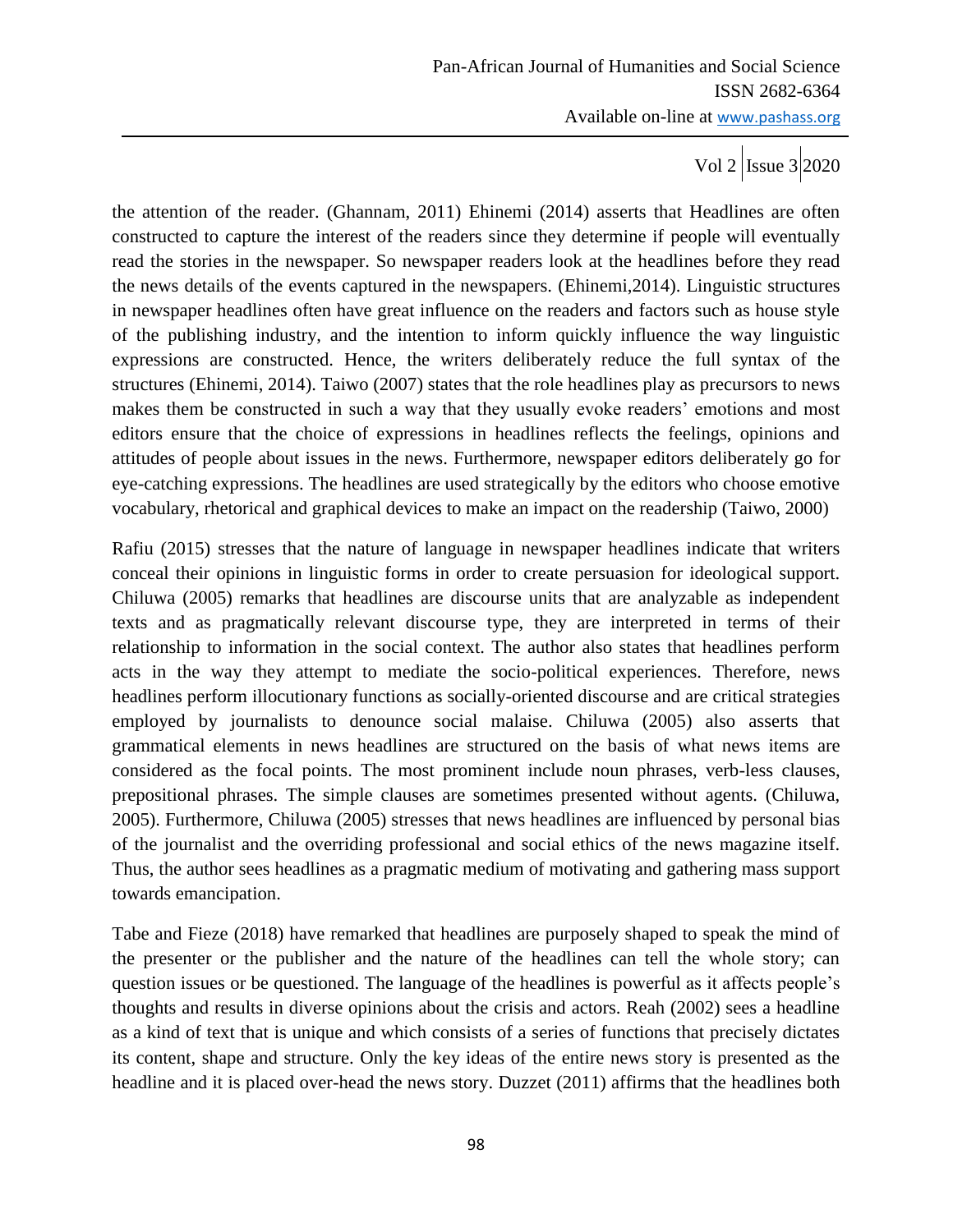sell and tell specifically: they tell the readers what the news is all about and persuade them that the story is worth reading.

Quanprankhon (2012) states that headlines have their own style of writing structure and the words used have to be concise and meaningful in order to catch the attention of the readers. Headlines expose social, cultural and national representations. The language of headlines reinforces the news and the most outstanding feature of the language of headlines is the vocabulary: it is typically short and effective. (Quanprankhon, 2012). The author remarks that some linguistic devices employed to effectively create headlines are analytical/textual tools, lexical choices, metaphoric usage, existential processes and verbal processes.

Ulum (2016) asserts that plain headlines addresses to simple statements related to a social issue in written media. The author states that some headlines come in the form of questions which can be categorized as interrogative headlines. Ulum remarks that the use of headlines can beneficial in advanced reading classes. The headlines can help students to get the gist of the text/article. Through focusing on the headlines of the reading texts, the reader can activate their schemata and may discover required points in the texts.

Van Dijk (1998) reiterates that the discourse of the headlines can be seen from the position of the headline, the boldness of the headline, the vocabulary used in the headline, the use of the punctuation marks, the number of occurrences in the same event and above all the power of the presenter. Also, Van Dijk (1998) states that headlines are the overall coherence or semantic unity of discourse which readers memorize best from a news report. Headlines express the most important information in the cognitive model of journalists, that is, how they see and define the news event.

#### **Theoretical Framework**

This study employed the Critical Discourse Analysis and the Systemic Functional Linguistics as analytical models to examine the linguistic patterns of headlines in Nigeria newspaper. Critical discourse analysis focuses on the relationship between discourse and society. It studies discourse and its functions in society and the ways society and especially forms of inequality are expressed and represented in text (Van Dijk, 1995). It also focuses on properties of language and discourse and emphasizes the relevance of power, dominance in studying text or of social arrangement and the social order in their relation to language use and communication. (Van Dijk, 1995).

Therefore, critical discourse analysis studies the dynamics of language usage in a given community (Tabe and Fieze, 2018). Tabe and Fieze (2018) have reiterated that the dynamics is read through social forms of society such as inequality, dominance, social power, marriage,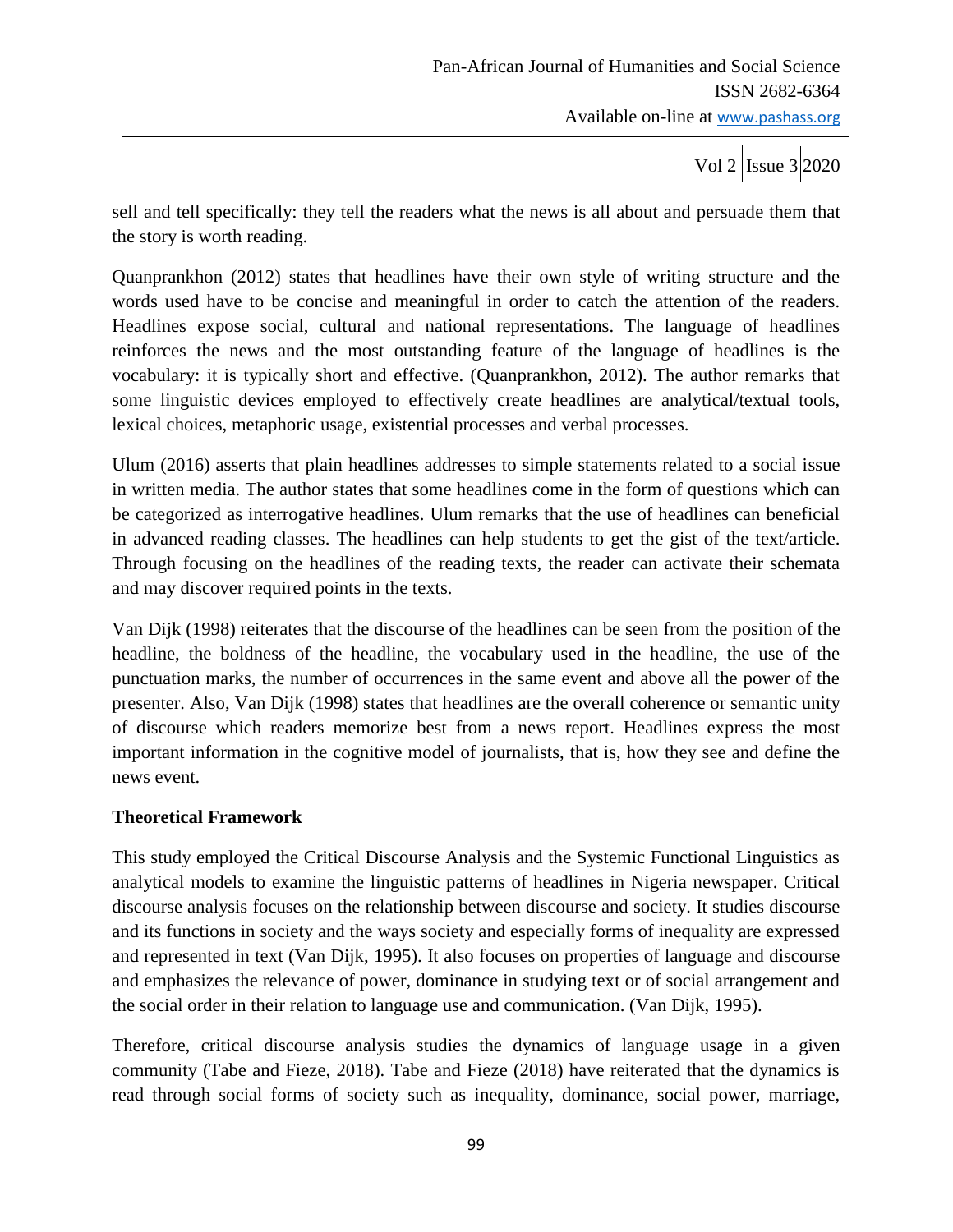insecurity, marginalization and political related actions. Thus, CDA looks at how these forms are enacted and reproduced by text in the social and political context. Furthermore, Van Dijk (1988) asserts that CDA is concerned with studying and analyzing written texts to reveal the discursive sources of power, dominance, inequality and bias. Therefore, in critical discourse analysis, meaning is created or reproduced from language use, that is language is used consciously or unconsciously to express ideologies.

The Systemic Functional Linguistics states that language occurs in a context and it is related or linked to a number of contexts which are the context of culture and the context of situation. Thus, Mathiessen and Halliday (1997) have remarked that aspects of the context of situation relate to the language used in creating text. The three strands involved in this context are:

- i. **Field** this gives an indication of the topic.
- ii. **Tenor** this gives an indication of those involved in the communication.
- iii. **Mode –** the role of language in the interaction and the form it takes (written or spoken)

Furthermore, Eggins (2004) states that human language makes three generalized kinds of meanings: the experiential meanings, the interpersonal meanings and the textual meanings. The experiential meanings are concerned with the way reality is represented and the grammatical resources for presenting the experiences in the world. The interpersonal meanings are concerned with the interaction between the speaker and the listeners.

The textual meanings are concerned with the creation of text and the way language is organized to achieve meaning and to produce a cohesive text. Matthiesen and Halliday (1997) have stated that one of the main textual systems is Theme and Rheme. Thus, Matthisen and Halliday have stressed that the Theme is the element which serves as a point of departure of the message. The Theme comes first and whatever is placed in initial position is the Theme. It provides the 'local context' for the development of the clausal meaning. The Theme introduces the main information to be conceived later by the Rheme, which is the remaining part of the message. A clause consists of a Theme accompanied by a Rheme; and the structure is expressed by the order: whatever is chosen as the theme is put first. (Halliday and Matthiesen, 2004) The authors use the term 'unmarked Theme' to refer to the mapping of Theme onto the subject. Therefore, Halliday and Matthiesen (2004) have stressed that the 'Unmarked Theme' is the logical subject of a verb while the 'marked Theme' is any linguistic device other than the logical subject in a declarative clause. So, a 'marked theme' can be 'an adverbial group, a prepositional phrase, an adjunct or a complement.

A clause is 'marked' if it has an unusual form in the subject slot and 'unmarked' if it has the usual form of subject in a clause (Opara, 2009).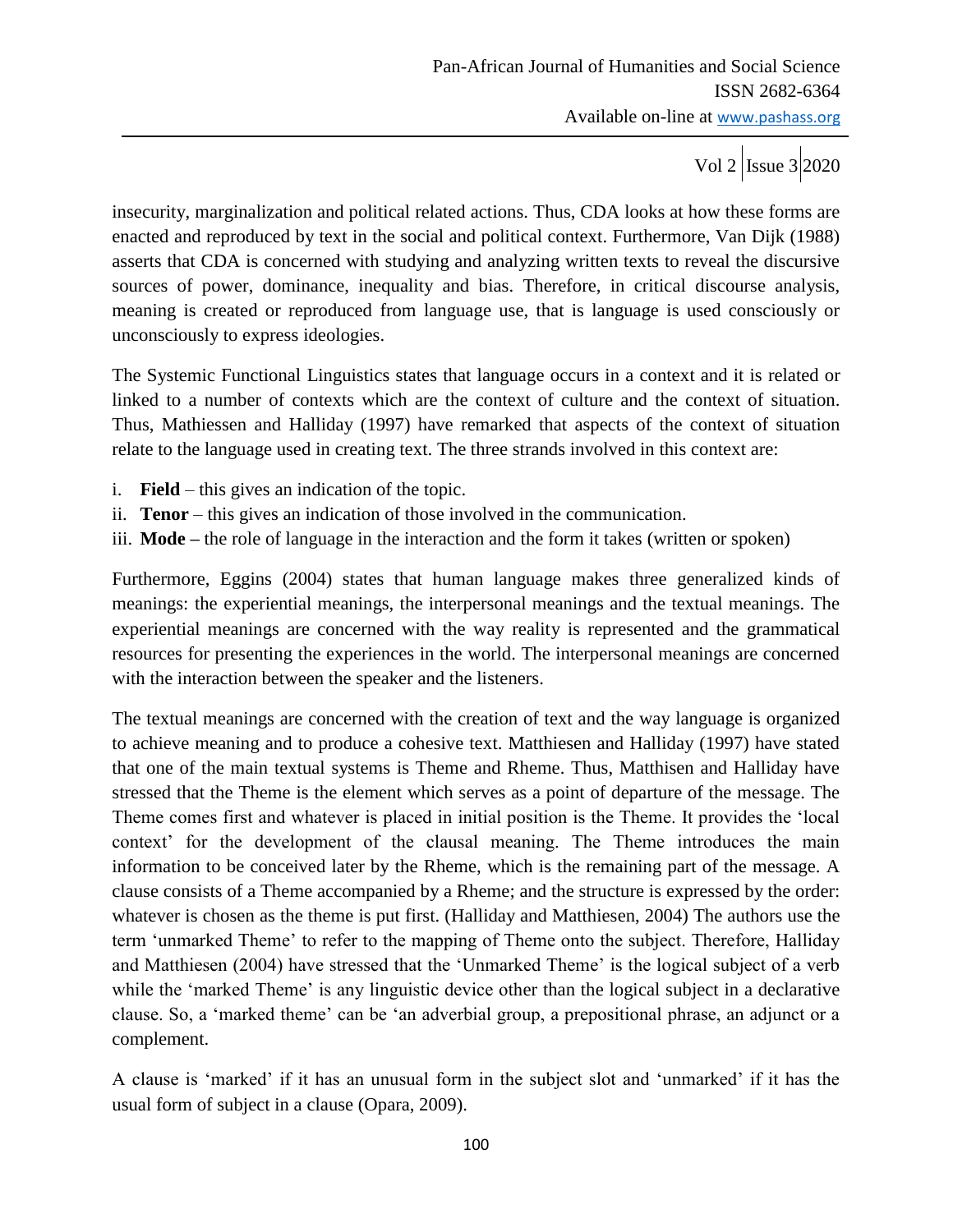# **Methodology**

Through a random sampling technique, the researchers selected 300 headlines from six secular newspapers and one ecclesiastical Nigerian newspaper namely: The Punch, The Leader, Vanguard, The Nation, Nigerian Tribune, The Guardian and This Day. These papers were published between April and May, 2020. Thus, the data analyzed were excerpts from the newspaper headlines. They were randomly selected and copied verbatim. The researchers analysed the linguistic patterns in the newspaper headlines and their ideologies. The researchers restricted the analysis of the data to the linguistic patterns in the newspapers and their ideologies using both quantitative and qualitative methods. In order to generate data, the researchers adopted the frequency count and percentages. The descriptive analysis was also presented in the data analysis.

#### **Analysis of the Headlines**

Different linguistic patterns were employed in the newspaper headlines to portray different socio-political, health, economic / business academic, sporting, and religious ideologies. The linguistic patterns discovered in the newspaper headlines were in the forms of clauses with dynamic verbs in the simple present tense, imperatives, phrases, questions, clauses with modality and passives.

| S/N            | <b>Ideology</b>   | <b>Number</b> | Percentage |
|----------------|-------------------|---------------|------------|
| 1              | Socio-political   | 80            | 26.7%      |
| $\overline{2}$ | Economic/Business | 59            | 19.7%      |
| $\overline{3}$ | Health            | 66            | 22%        |
| $\overline{4}$ | Academic          | 34            | 11.3%      |
| 5              | Religious         | 36            | 12%        |
| 6              | <b>Sports</b>     | 25            | 8.3%       |
|                | <b>Total</b>      | 300           | 100%       |

|  | Table 1: Classification of Headlines According to Ideologies |  |
|--|--------------------------------------------------------------|--|
|  |                                                              |  |

Table 1 shows that 26.7% of the ideologies found in the newspaper headlines are socio-political. 19.7% of the ideologies are economic / business. 22% are health ideologies; 11.3% are academic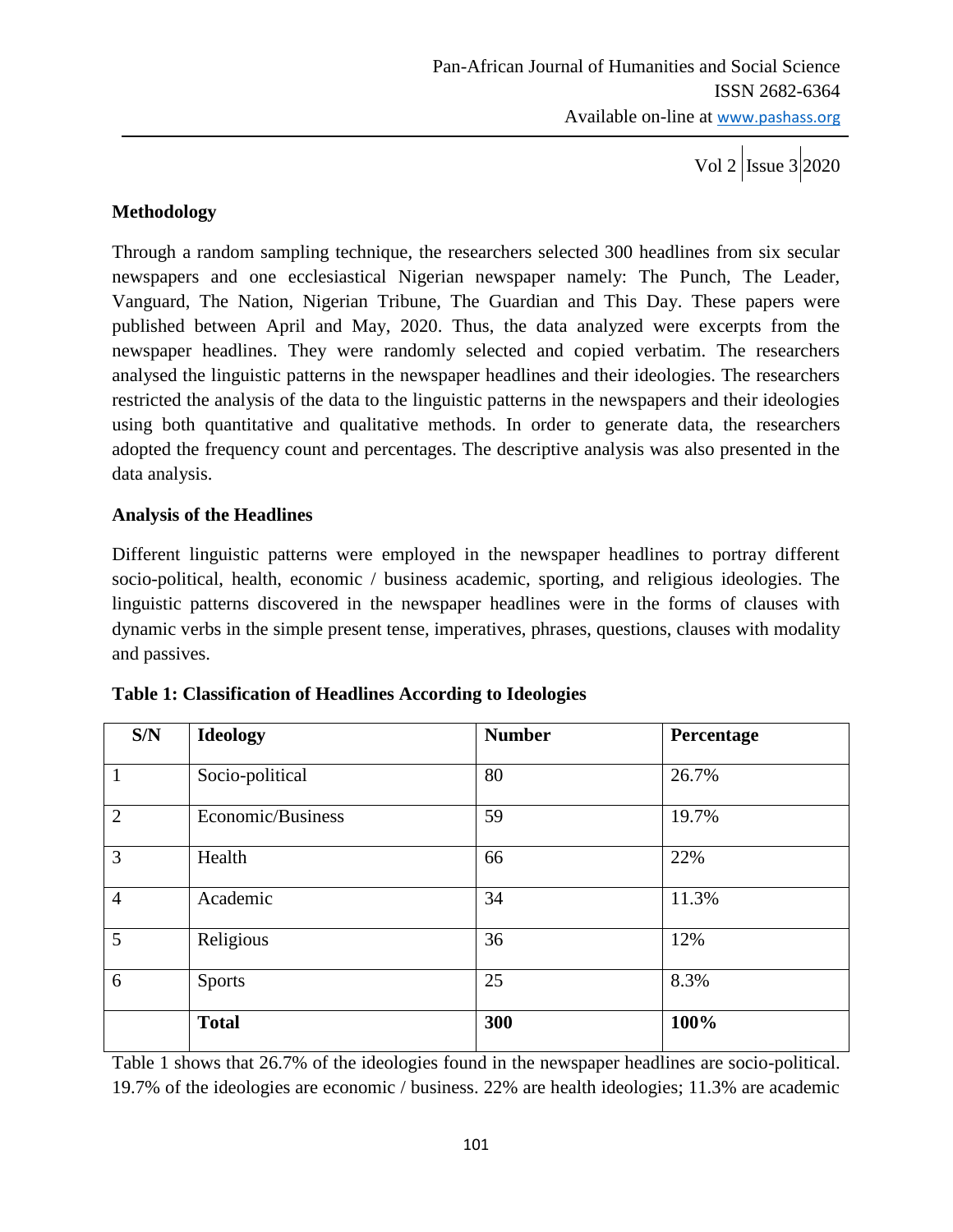ideologies; 12% are religious ideologies and 8.3% are sports ideologies. The table also shows that the socio-political ideologies are most prevalent in the news headlines.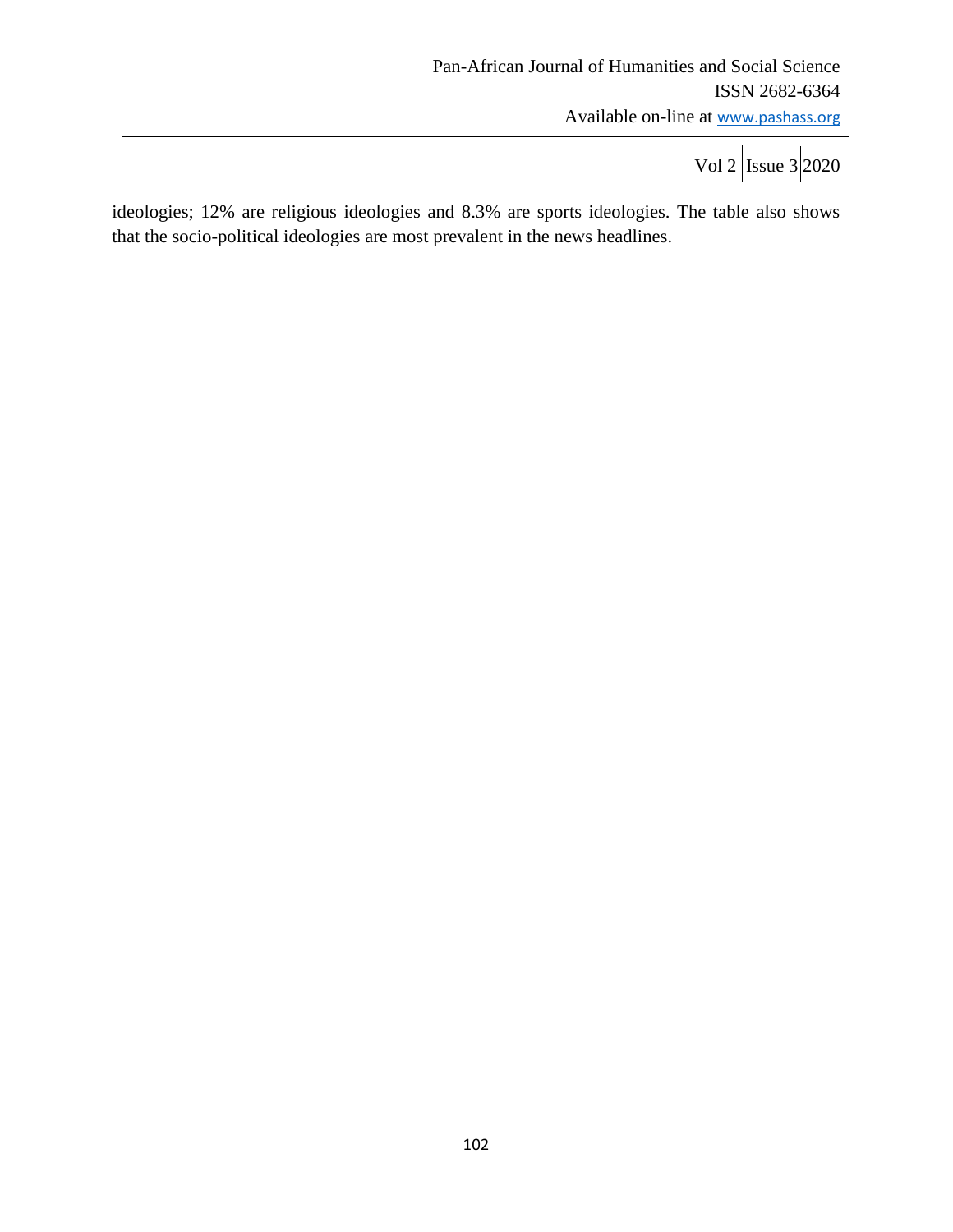# **Table 2: Number of Occurrence of Linguistic Patterns in the Headlines with Different Ideologies**

|                   | <b>Linguistic Patterns</b>                |                |                |                |                |                  |       |
|-------------------|-------------------------------------------|----------------|----------------|----------------|----------------|------------------|-------|
| <b>Ideologies</b> | present tense<br>the simple<br>Clauses in | Imperatives    | Modality       | Questions      | Phrases        | Passives         | Total |
| Socio-political   | 45                                        | 8              | 5              | $\overline{4}$ | 16             | $\overline{2}$   | 80    |
| Economic/business | 44                                        | 5              | 3              | $\mathbf{1}$   | $\overline{2}$ | $\overline{4}$   | 59    |
| Health            | 38                                        | 11             | 6              | 5              | 3              | 3                | 66    |
| Academic          | 25                                        | $\overline{2}$ | $\overline{4}$ | $\mathbf{1}$   | $\overline{2}$ | $\boldsymbol{0}$ | 34    |
| Religious         | 27                                        | $\mathbf{1}$   | $\mathbf{1}$   | $\mathbf{1}$   | 6              | $\mathbf{0}$     | 36    |
| <b>Sports</b>     | 14                                        | $\mathbf{1}$   | 5              | $\overline{0}$ | $\overline{0}$ | 5                | 25    |
| <b>Total</b>      | 193                                       | 28             | 24             | 12             | 29             | 14               | 300   |

Table 2 shows the breakdown of the ideologies with the different linguistic patterns. The summary of the linguistic patterns and their percentages are given in table 3.

| S/N            | <b>Linguistic Patterns</b>          | <b>Number</b> | <b>Percentage</b> |
|----------------|-------------------------------------|---------------|-------------------|
|                | Clauses in the simple present tense | 193           | 64.3%             |
| $\overline{2}$ | Imperatives                         | 28            | 9.3%              |
| 3              | Modality                            | 24            | 8%                |
| $\overline{4}$ | Questions                           | 12            | 4%                |
| 5              | Phrases                             | 29            | 9.7%              |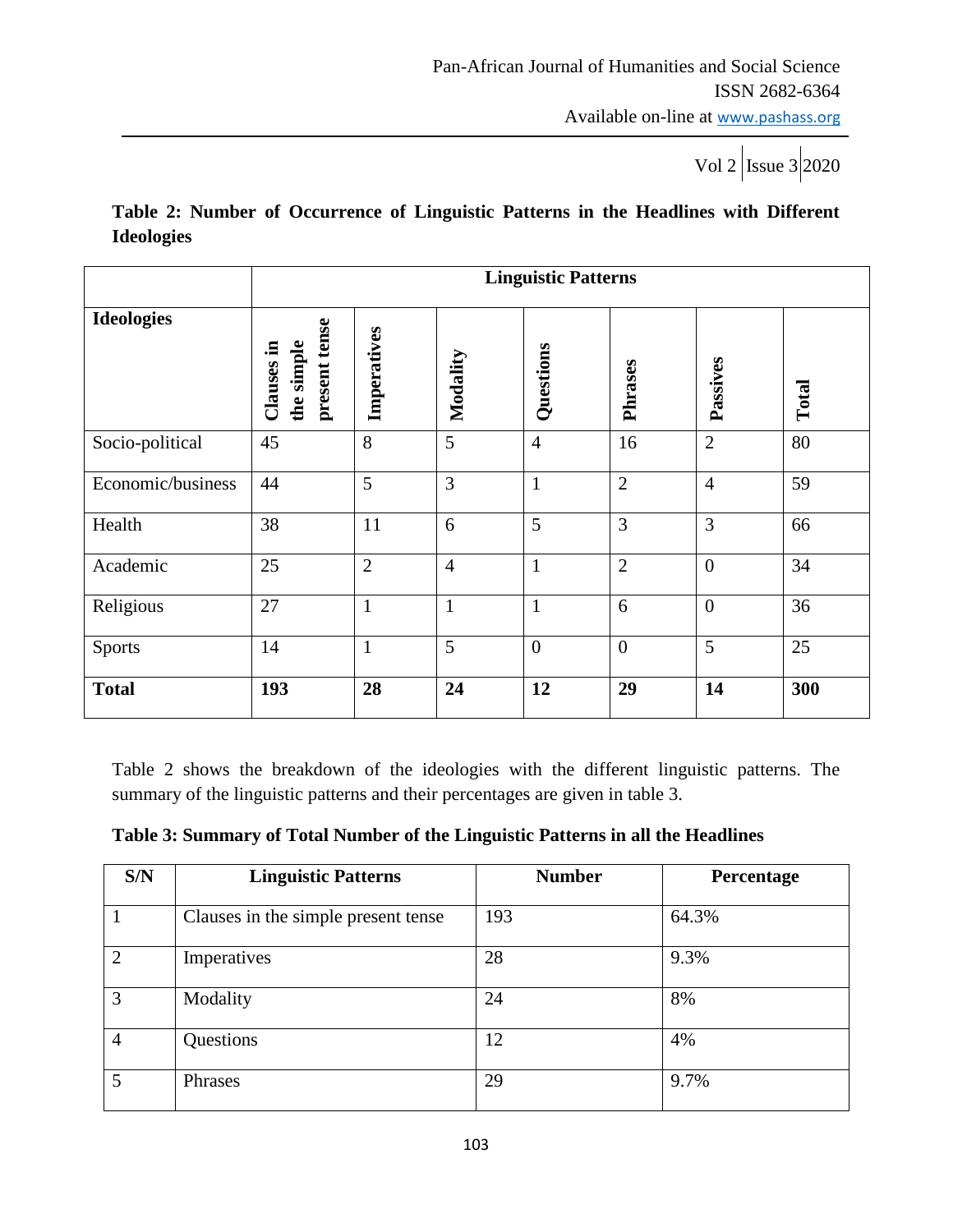Available on-line at www.pashass.org

# Vol 2  $\vert$ Issue 3 2020

| 6 | Passives     | 14  | 4.7% |
|---|--------------|-----|------|
|   | <b>Total</b> | 300 | 100% |

Table 3 shows that 64.3% of all headlines are expressed in the simple present tense. 9.3% of the headlines are imperatives. 8% shows cases of modality. 4% of the headlines are questions. 9.7% of the headlines are phrases and 4.7% of the headlines are passives. Therefore, the simple present tense is commonly used in presenting news headlines in newspapers.

# **Clauses with dynamic verbs in the Simple Present Tense**

Most clauses discovered in the headlines were clauses with dynamic verbs containing the simple present tense. These clauses conveyed different ideologies and perspectives: socio-political, economic, academic, religious, sporting, and health. Some of the examples of the ideologies discovered in the newspapers are:

# **Socio-Political Ideologies**

- 1. FG inaugurates Ajaokuta Presidential Project Implementation Team.
- 2. Governor Uzodinma swears in acting President, Customary Court of Appeal.
- 3. Ekiti Assembly resumes sitting today.
- 4. Northern governors mourn Rano Emir, ex-Borno governor.
- 5. Community rejects Buhari's Anambra FCC nominee.
- 6. Ex-Rep seeks FG, Rivers collaboration against COVID-19.
- 7. Adeyeye seeks support for government.
- 8. Kwara intercepts 50 Zamfara youths.
- 9. N43.4bn W' Bank grant: APC, PDP bicker over A'Ibom's exclusion.
- 10. Imo Government denies payment of N8m to herdsmen.
- 11. More states reopen churches, mosques
- 12. Former NUJ chairman condemns alleged payment of N8m compensation to herdsmen in Mbaise.
- 13. Enugu Governor intercepts 17 suspected herdsmen hidden in vehicle conveying cattle.
- 14. Education commissioner inspects on-going projects at IMSU.
- 15. Olukoyo supports Lagos Government with ambulance.
- 16. Trump defends firing watching appointed by Obama.
- 17. PDP rejects curfew extension.
- 18. Edo/Ondo polls: INEC meets, takes major decision today
- 19. Osun National Assembly members cash over LG parliamentary system.
- 20. Tribunal dismisses Apoti's petition against Bello's Government victory.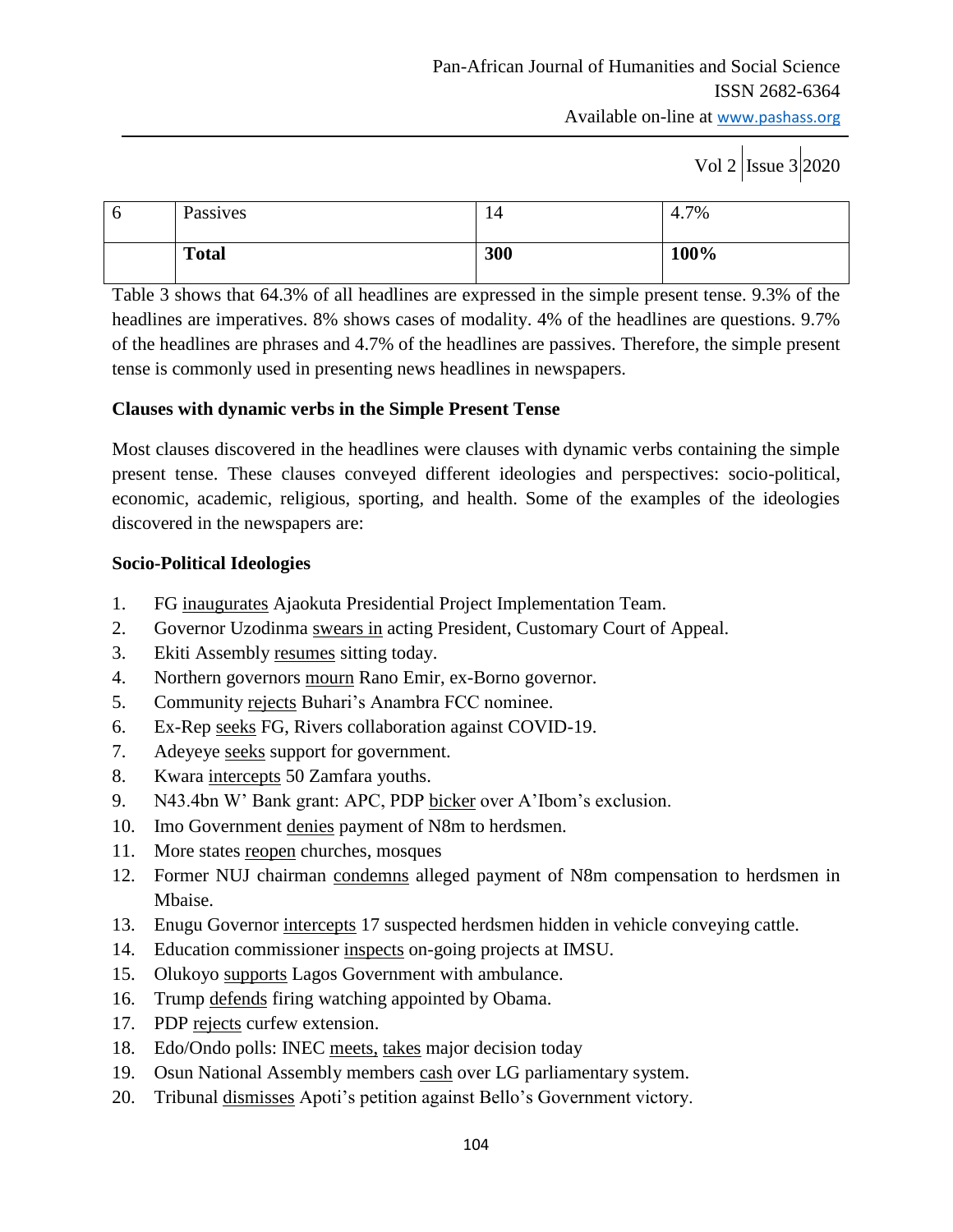Available on-line at www.pashass.org

Vol 2  $\vert$ Issue 3 2020

- 21. Oshiomole inaugurates Bulama as APC acting national secretary.
- 22. Governors meet over economic sustainability plan, control of infectious disease bill.
- 23. Ondo 2020; Senator Tofowomo knocks PDP aspirants in Ondo south.
- 24. Buhari asks Senate to confirm Lamido Yuguda as SEC DG
- 25. Delta PDP leaders bicker over chairman's second term bid.
- 26. Osun PDP elders' caucus wants Adagunodo reinstated as chairman.
- 27. Edo government intensifies campaign on self-reporting, social distancing, others.
- 28. Kastina impounds 159 vehicles, 106 motocycles.
- 29. Senator asks PDP to pick candidate from Ondo South.
- 30. Sokoto PDP exco dissolves into caretaker committee.

#### **Economic/Business Ideologies**

- 1. Afrinvest unveils dollar funds
- 2. UBA rewards 100 customers
- 3. Unity Bank resumes forex sales
- 4. Afrexim bank cancels AGM
- 5. DMO releases borrowing guidelines for F.G, States, FCT, others.
- 6. NNPC records N2.5m from petrol sales in one year.
- 7. Trump rules out renegotiating China trade deal.
- 8. Property firm gives support to 5,000 homes.
- 9. Group raises N1bn COVID-19 fund
- 10. FG retains N125/litre petrol price despite crude oil crash.
- 11. Oyo launches digitized certificate of occupancy.
- 12. NNPC, partners construct 200-bed hospital in Yenagoa
- 13. Unilever lever palliatives to Abuja residents.
- 14. FG raises operating surplus to N196.87bn
- 15. Coca-cola foundation supports Red Cross, Red Crescent to combat COVID-19 spread in Nigeria.
- 16. Israeli firm raises GM for tech to recognize mask-covered faces.
- 17. White House aims to zero in on further stimulus to help battered economy
- 18. Japan's MUFG bank plans mere staff cuts, totaling 8,000 by 2023
- 19. COCOVID Fund hits N27.16 billion.
- 20. Inventors gain N37bn on blue-chip firms
- 21. FG targets five million jobs from 995m agric programme
- 22. Toyota predicts 79% drop in profit
- 23. IG orders probe of E-money, withdraws police escort.
- 24. Equities investors lose N133bn as market choses negative.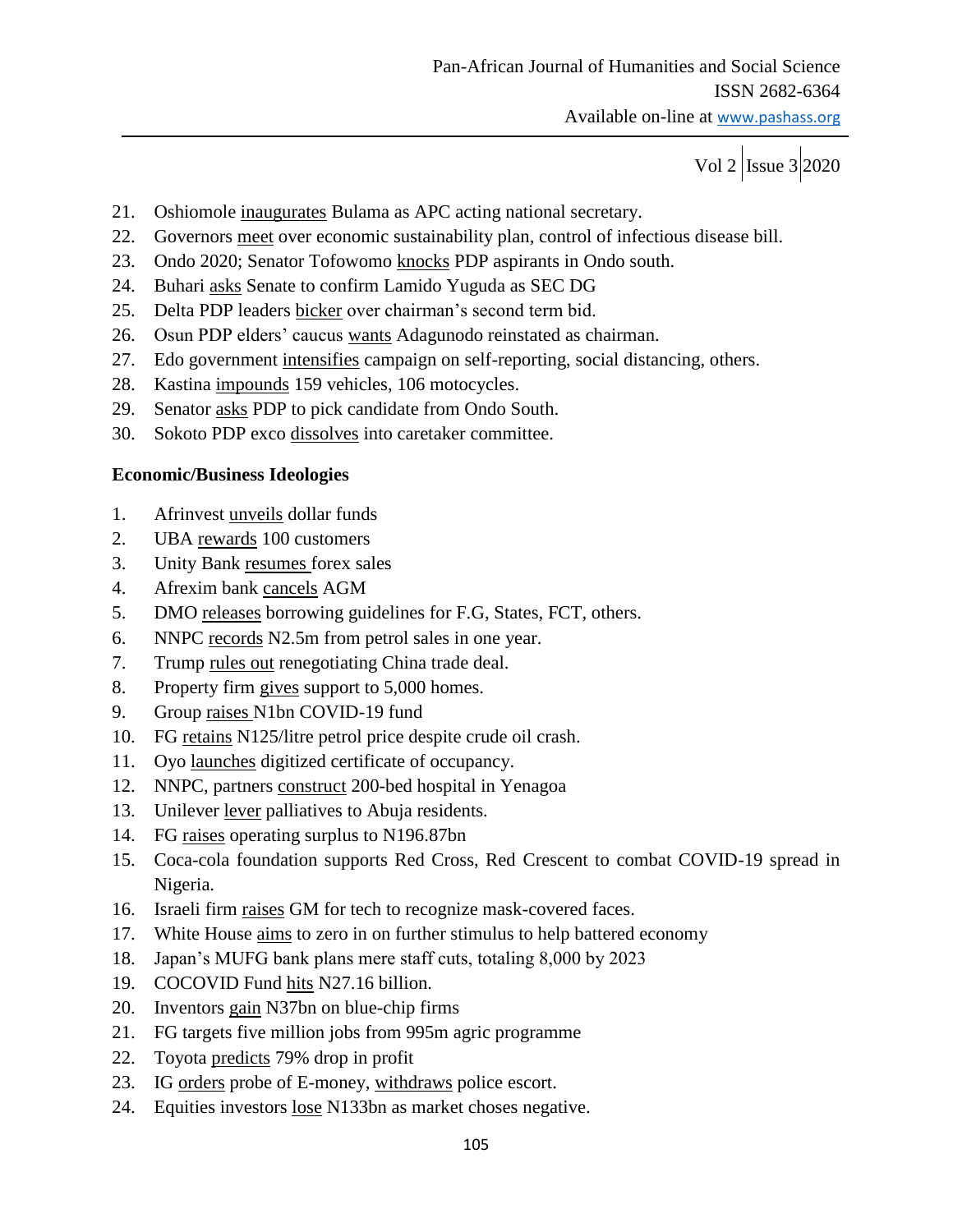- 25. Equities market bows to profit-taking, declines by 0.39 percent.
- 26. NSE All-share index sheds 1.00% on continuing profit taking.
- 27. **Lockdown:** Commodity Association leaders express fear over future of agriculture.
- 28. Prince Interior begins production of N95 face masks. Naira appreciates to N386.94/ & in widow
- 29. Sovereign Trust pays N2.76bn claims

# **Health Ideologies**

- 1. **COVID-19:** Ekiti discharges 5 patients, expands isolation centre
- 2. Doctors flee as gunmen attack Afghan hospital
- 3. COVID-19: Tambuwal's aide appeals for FG support in Sokoto
- 4. FUTO produces sanitizer
- 5. Ogun doctors begin three-day warning strike.
- 6. Red Cross Society carries awareness campaign to Ihitte Uboma communitie.
- 7. Enugu records three new COVID-19 cases, total now is 15
- 8. US drugmaker reports progress on COVID-19 vaccine trial
- 9. Scientist lists herbs to treat stomach ulcer
- 10. Virus symptoms multiply as pandemic deepens
- 11. Mainstream donates COVID-19 medical equipment to National Hospital, Abuja.
- 12. Dangote Foundation engages 54 Gene lab to conduct 1,000 test per day in Kano
- 13. Lafarge deploys N500m for food, medical infrastructure, others
- 14. **COVID-19:** Panic as pregnant woman dies at FMC Abeokuta
- 15. Russia reports over 10,000 new infections
- 16. Lagos doctor tests positive for COVID-19 in Osun
- 17. Lecturer accuses LUTH of negligence after brother's death.

#### **Academic Ideologies**

- 1. Nile University holds virtual seminar on role of additive manufacturing in fight against COVID-19.
- 2. Foundation disburses N17 million scholarship to 4000 students.
- 3. **On-line School:** Rivers debunks allegation of sale of materials
- 4. Ex-Campus life correspondent trains students on blogging
- 5. Delta warns private schools against  $3<sup>rd</sup>$  term resumption
- 6. Jamb remits N7 bn to FG for 2020 UTME

#### **Religious Ideologies**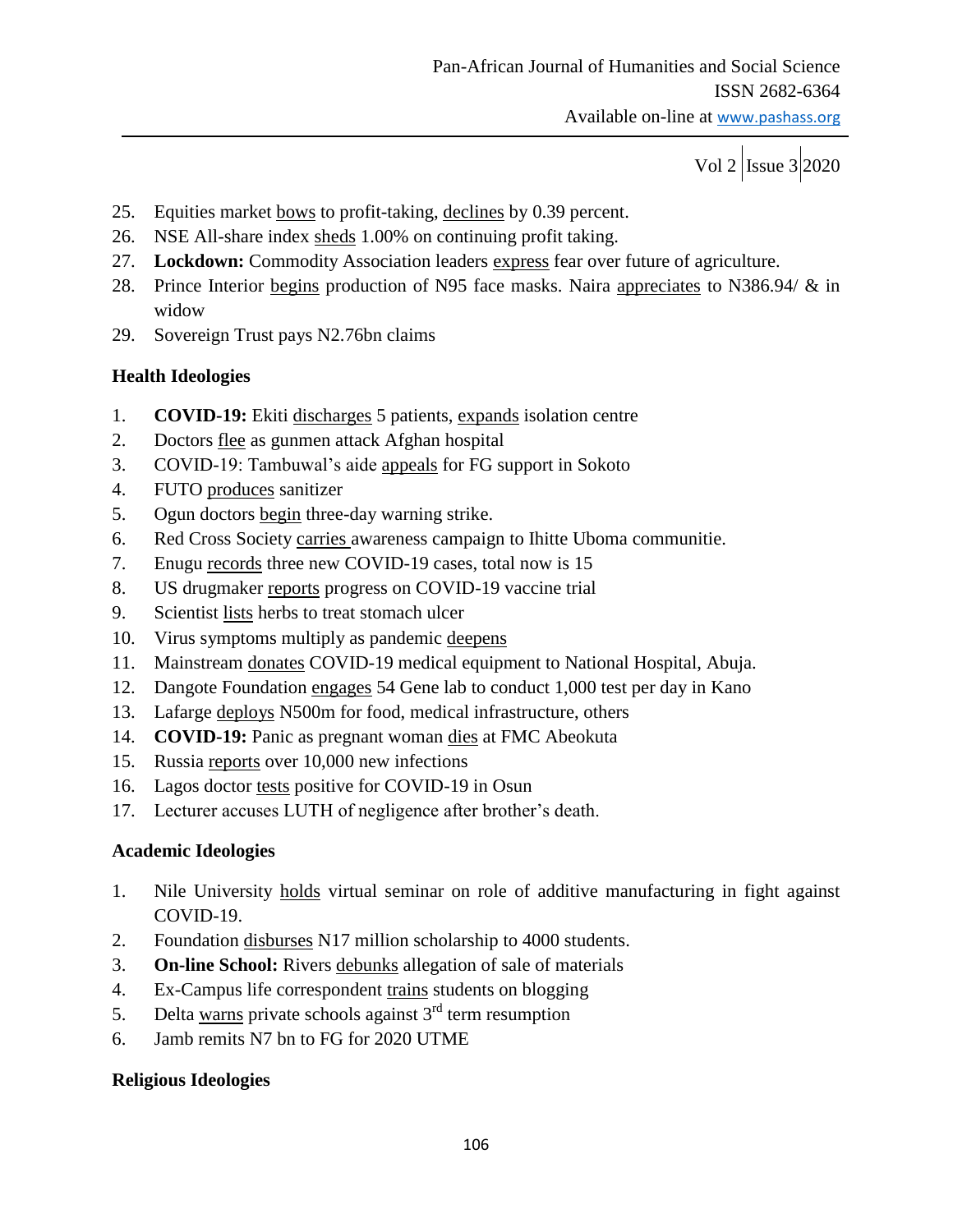- 1. Church supports home for the elderly
- 2. Pope urges prayers to Mary during hard times
- 3. Church varsity gifts hand sanitizers to government
- 4. Bishop donates 30-room isolation centre to government
- 5. Orlu diocese gives fresh guidelines on liturgical celebrations
- 6. **COVID-19:** KSM Owerri Archdiocese assists vulnerable members, others
- 7. Archbishop Martins wants reopening of churches
- 8. Bishop calls for attention to suffering citizens
- 9. Bishops promote solidarity pact to eliminate hunger
- 10. Catholic schools laud distant learning program
- 11. Archbishop of Onitsha doles out more palliatives to the less privileged.
- 12. Parishioners express fears over abandoned vehicle in church
- 13. COVID-19: catholic Bishops donate hospitals
- 14. Hospitalized cardinal calls for collaboration against COVID-19
- 15. Caritas readies palliatives for vulnerable
- 16. High court overturns cardinal Pell's conviction
- 17. Bishops reiterate need for government to address challenges
- 18. Catholics celebrate Holy week through live radio, T.V broadcast
- 19. Holy Land prepares new liturgy for Holy week.
- 20. President urges Priests to help prepare slums for COVID-19.

#### **Sports Ideologies**

- 1. **COVID-19:** Minister leads sports campaign
- 2. Premier league gets chance to finish season in Perth, Australia.
- 3. Kanu makes substitutes in Henry's best 11 team
- 4. Enyeama dreams career relaunch in EPL
- 5. CAF celebrates Afcon legends Keshi, El Gohary
- 6. Ikeme auctions Eagle's jersey to help motherless babies
- 7. Eagles' captain denies contracting corona virus
- 8. Madrid star makes strong donation gesture
- 9. **COVID-19:** Liverpool boss cries out over players absence
- 10. Super Eagles Coach agrees to sign new contract
- 11. **Boxing:** Fury throws Jibe at Joshua, Wilden, others
- 12. **COVID-19:** FIFA cancels the best awards
- 13. **Arsenal:** Wenger names Kanu as best January signing of his time
- 14. **Boxing:** Wilder lists demands to step aside for fury.
- 15. **Bundesliga:** German Chancellor gives nod to May 15 restart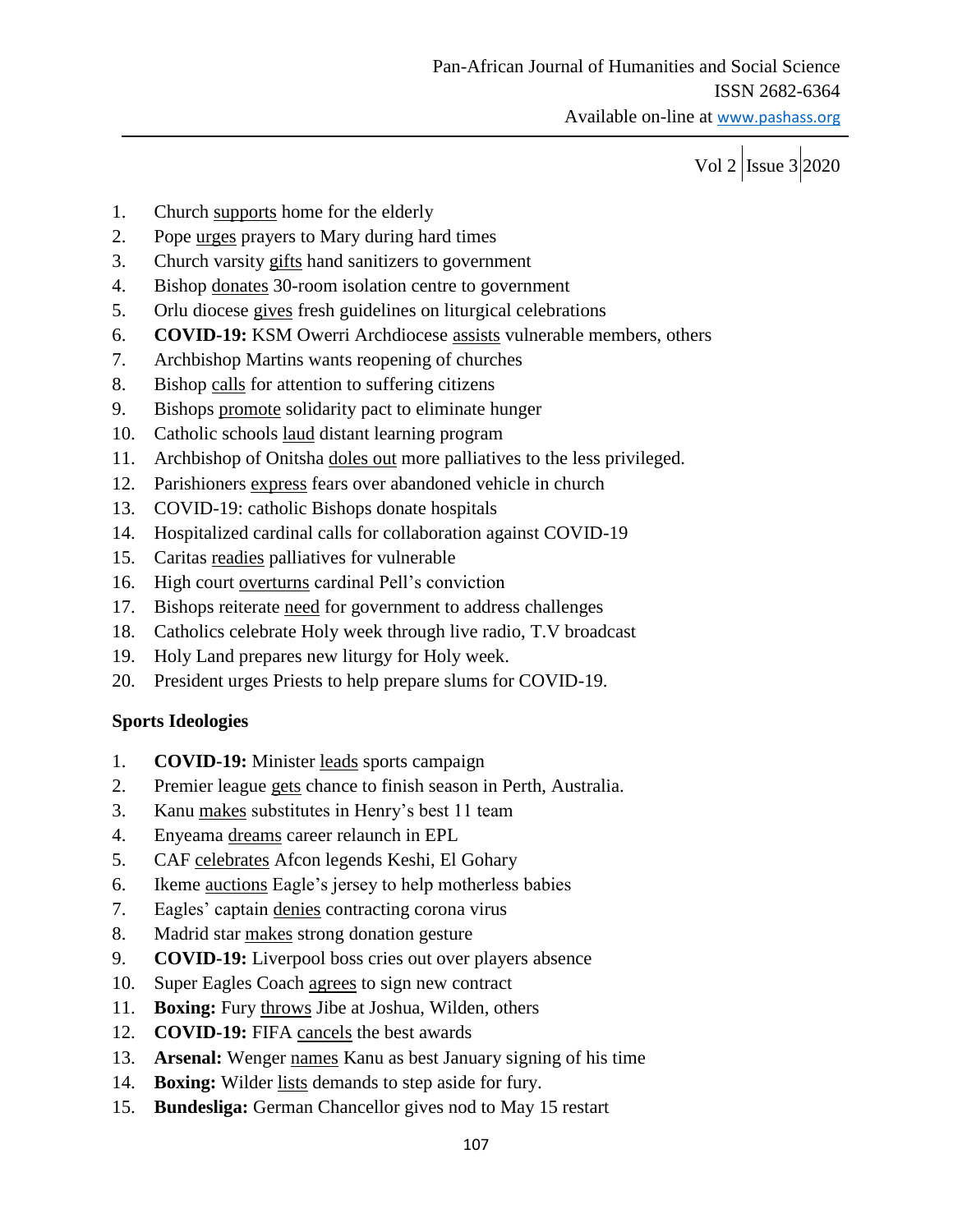#### 16. Expert cautions against resuming sporting activities without COVID-19 vaccine

From the excerpts, it was discovered that while conveying socio-political, economic, academic, health, sports, religious and relationship ideologies, writers employed mostly the simple present tense to express general statements, fixed arrangements and factual events in headlines. Some of the events had already taken place but the writers presented their information in the simple present tense. Thus, headlines were written in the historical present tense.

Williams (2003) explains that the use of the present tense for past events helps to emphasize the action happening rather than its completion. Scholars have reiterated that the essence of news coverage is its immediacy. Thus, the use of simple present tense is prevalent and conventional in headlines. It is a feature of the register of newspaper headlines (Hameed, 2008, Fowler, 1991, Halliday, 1985). Baum (2019) stresses that using the historical present tense in headlines draws in readers and creates a sense that the action in the headline is fresh since readers have more interest in something perceived to be currently happening. Thus, the use of present tense headlines provides an element of freshness. One would not feel the news is stale (Saxena, 2013).

Also, Sridhar (2015) asserts that the present tense is used to create immediacy. This peculiar style is also present in drama and sports comments. Furthermore, Sridhar (2015) states the reasons for the use of present tense in headlines:

- To highlight the urgency and topicality of the news story which contribute to worthiness and value.
- To provide an element of freshness so that the news doesn't seem stale.
- To give the reader a sense of urgency and excitement that is assumed to be more enticing to the reader just like relaying a match coverage in the present form. Though, the events are technically in the past, news headlines are presented as it is occurring in the present (Sridhar, 2015).

Furthermore, Hameed (2008) maintains that the canonical use of the present tense to report past actions is a feature of headlines and the use of the present tense also plays a role as an internal evaluation device in narratives. It is also lending support to the interpersonal function of headlines (Hameed, 2008).

#### **The Imperatives in Headlines**

Some headlines were also in the form of imperatives. Crystal (2004) states that an imperative usage refers to verb forms, sentences, clause types that are typically used in the expressions of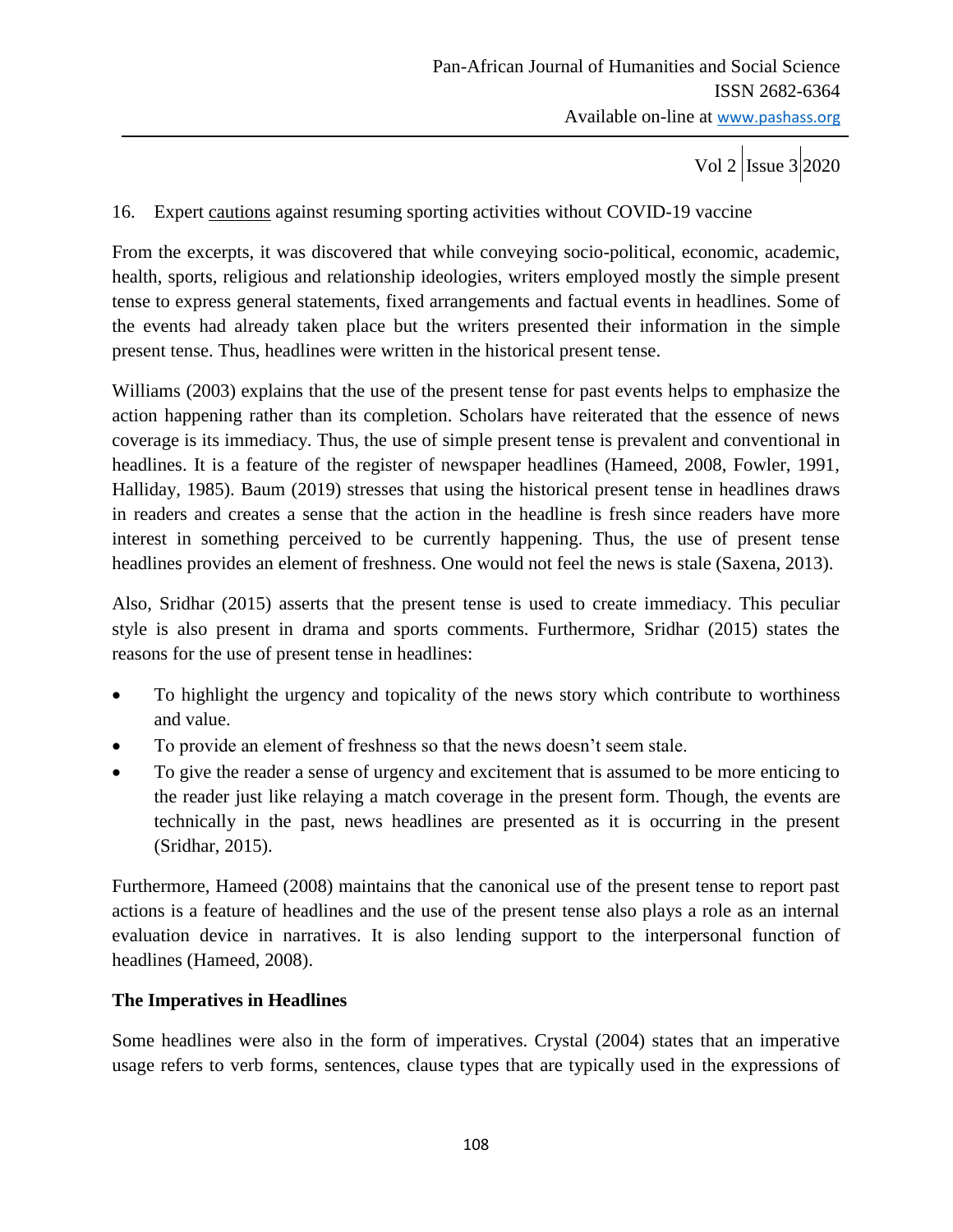commands. In some newspapers, the headlines appeared as commands, instructions, directives and requests.

#### **Some of the excerpts from the newspapers are:**

- 1. Leave our area in peace, we don't want trouble Can tells herdsmen
- 2. Treat those who divert palliatives as criminals.
- 3. Include us in palliative, old citizens tell F.G.
- 4. Leave South East region now, Massob tells terrorist herdsmen
- 5. Return to work, Ayade orders civil servants
- 6. Stop telling lies, our members don't carry AK-47
- 7. **COVID-19:** Don't cry for Africa
- 8. Don't be careless, COVID-19 is real
- 9. **COVID-19:** Convert stolen assets into isolation centres, SERAP tells Buhari
- 10. **ULC to FG:** Set up all-embracing post COVID-19 economic recovering think tank
- 11. Don't ease lockdown now-PDP reps tells Buhari
- 12. Slash public officials' salaries privileges HEDA
- 13. Cut interest rates to boost economy, says Tinubu
- 14. Slash taxes, adjust repayments, CITN advises F.G.
- 15. Don't forget about the women who make up most of our informal economy.
- 16. Introduce national policy on on-like, education to salvage fate of 1.2 billion Nigerian students
- 17. Apologise to Nigerians for denying links with Chinese doctors
- 18. Sheathe sword and accept the choice of Olusola Oke
- 19. Prepare for the worst; Come fight me
- 20. Recind decision now, JOHESU, NUAHP urge FG.
- 21. Decontaminate premises before resumption.
- 22. Panic not!

From the excerpts on the headlines appearing as imperatives, it is obvious that writers use imperatives to give lucid and straight forward instructions, commands and to express displeasure, to beseech, to beckon or to beg. Therefore, diverse speech acts can be attributed to the imperatives such as directing, threatening, beckoning, commanding ordering, instructing and the like.

# **Modality**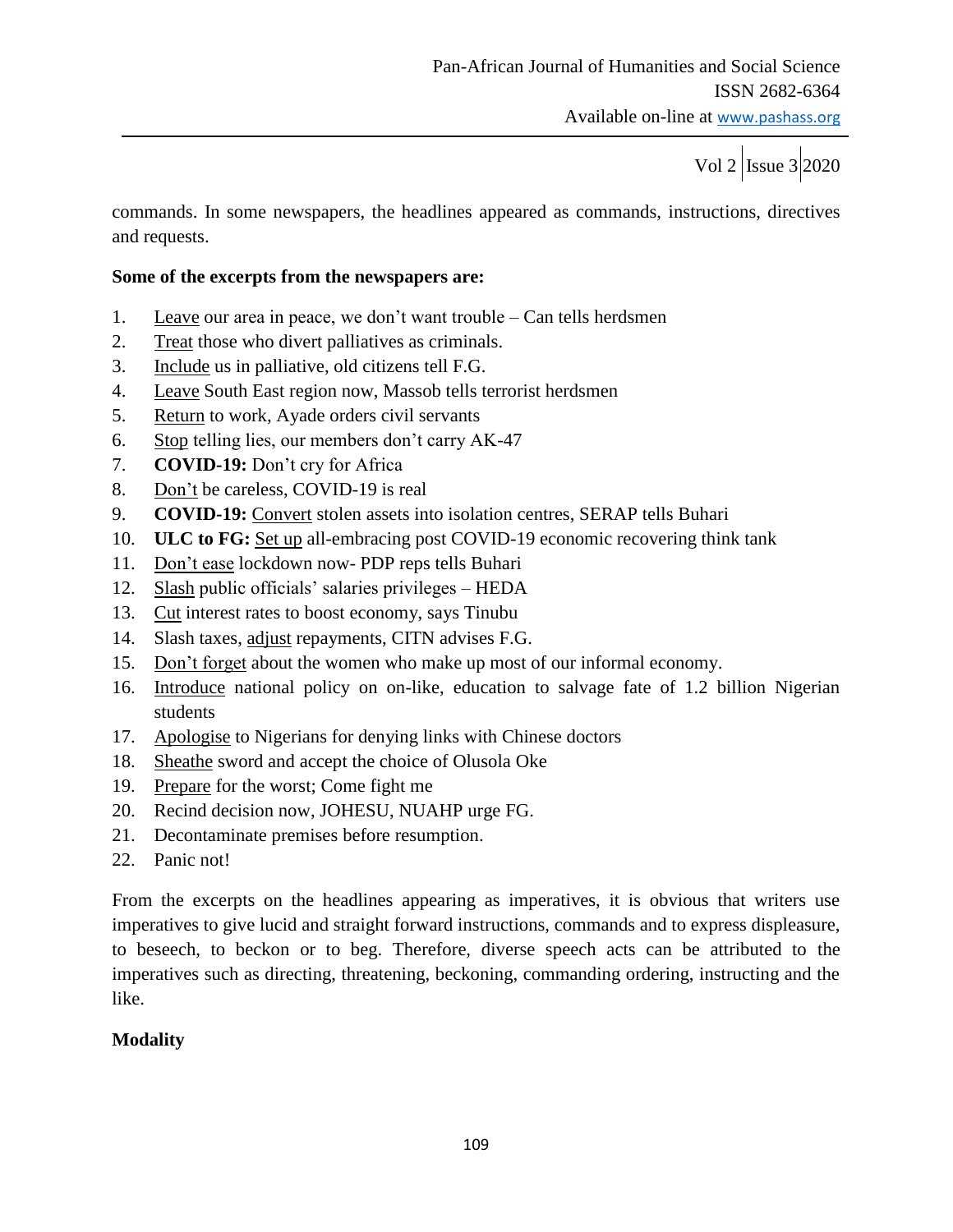The writers employed modal auxiliary verbs such as 'may', 'can' will, should, must to express modality in the headlines. Modality is concerned with the assessment of attitudes towards the potentiality of state of affairs.

Cameroon (2001) states that writers resort to modality to state different kinds of claims like assertions, opinions, hypothesis and speculations.

Some of these excerpts showing the use of modal verbs were discovered in the headlines:

- 1. COVID-19 will worsen Nigeria's debts
- 2. Lockdowns may spark rise in HIV infections
- 3. Men should drink coconut water to boost their fertility.
- 4. Why Nigeria should avoid Madagascar's COVID-19 drug
- 5. SMES must re-invent to remain competitive
- 6. **COVID-19:** We won't reopen economy fully until.
- 7. We will continue to prepare, support countries to respond to COVID-19.
- 8. Pubs could open from July with social distancing.
- 9. 1500 schools could refuse to reopen
- 10. COVID-19 will worsen hunger in Africa
- 11. Liverpool may not get EPL trophy presentation
- 12. **Flooding:** LASG will proffer lasting solution
- 13. Corona Virus won't stop our programme for Ondo
- 14. Nigerians should ignore trump on Hydroxychloroquine.
- 15. NNDC forensic audit will be concocted
- 16. Corona Virus will reach every state in Nigeria
- 17. Eagles, others may not play this year.
- 18. **Super Eagles:** I will never abandon my country
- 19. **UEFA League:** Season could be lost
- 20. Corona virus should now take centre stage
- 21. FCC Chair nominee will face thorough screening
- 22. Twitter employees can work from home forever

From the excerpts containing modals, the writers of news headlines expressed ideologically their views on health matters, business, economy, sports and the like. In the bid to do this, they expressed their attitudes towards the issues presented. In excerpts '3', '4', '14', '20', the writers showed that certain actions should be taken. So 'should' was employed to portray necessity.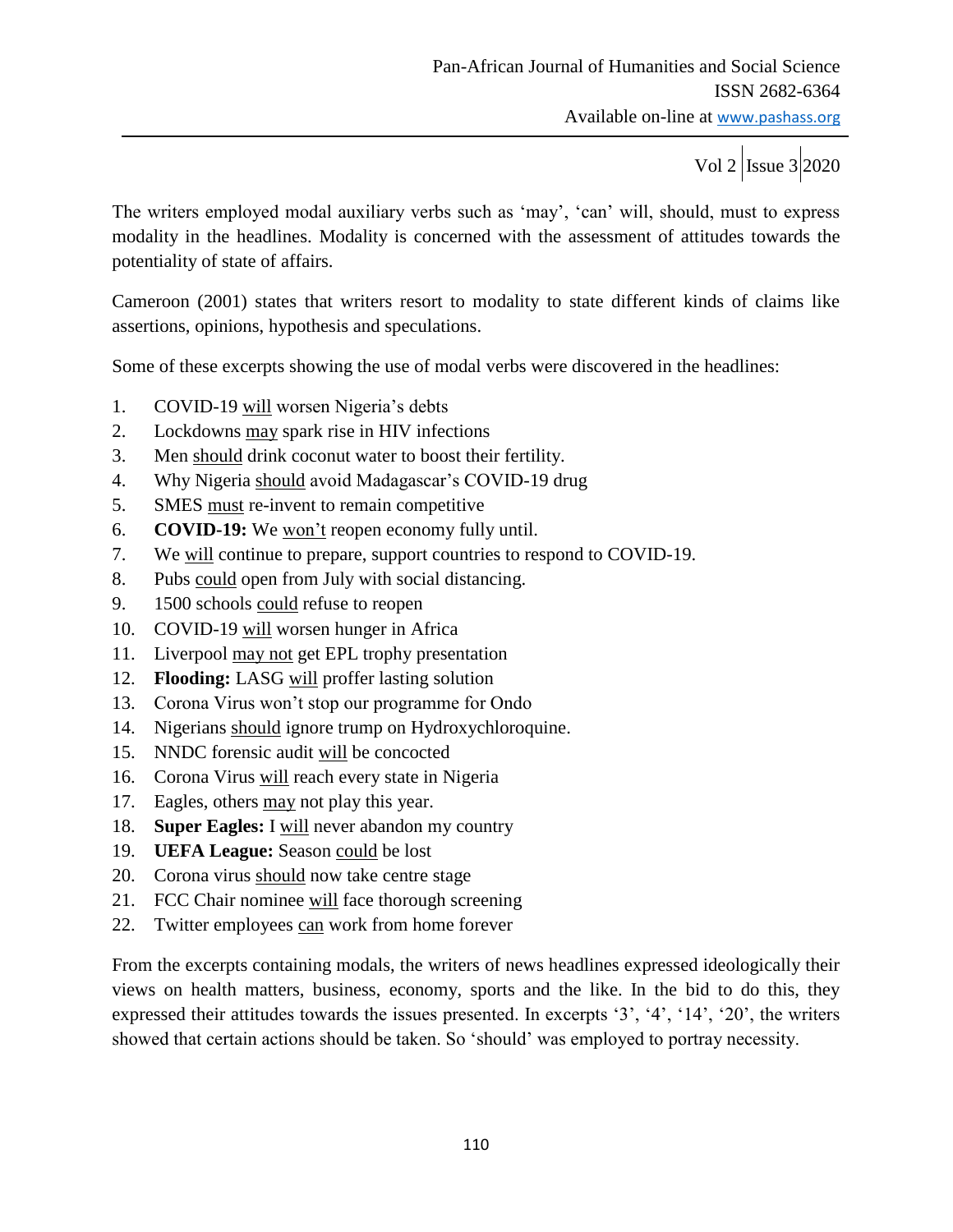In excerpts '1', '7', '10', '12', '15', '16', '17', '21', the headlines were predicting, future events. In excerpts '2', '8', '9', '17', '19', '22' the headlines portrayed diverse, angles of possibility through 'can' and 'could'. Excerpts '5' showed obligation of an event.

#### **Phrases**

Writers of headlines also used a lot of phrases to make their headlines, catchy and concise. Such headlines attracted the readers' attention a lot as they presented sharp summaries of events.

Some of the phrases discovered in news headlines are:

- 1. The 'Almajiri Question' The 'New normal in learning
- 2. Restrictions on inter-state movement
- 3. UBA's investment in safety
- 4. NDCD and needless distraction
- 5. Issues in Kano COVID-19 fight
- 6. Art of self love for a healthy relationship
- 7. Ways to save struggling relationship
- 8. Relationship problems all couples experience
- 9. Easter bombings, senseless tragedy
- 10. Surmounting the challenges of house to house testing
- 11. The Emmaus of life
- 12. Rare philanthropy with passion at Isiala Mbano
- 13. May devotion during COVID-19
- 14. Open letter to Nigerian Governor
- 15. Sequela Christ (following Christ)
- 16. Returned Abacha loot and anti-graft war
- 17. Of new debts and economic priorities
- 18. The coming anti-Christ and the Africans
- 19. The conversations on Agboola Gambari
- 20. 'Almajiri' and violation of lockdown order
- 21. The infections disease bill
- 22. Government and the COVID-19 billions
- 23. Akwa-Ibom's five years with Udom Emmanuel
- 24. Alleged distribution of expired rice by FG as palliative
- 25. Coming in from the cold
- 26. Lagos, COVID-19 and fake new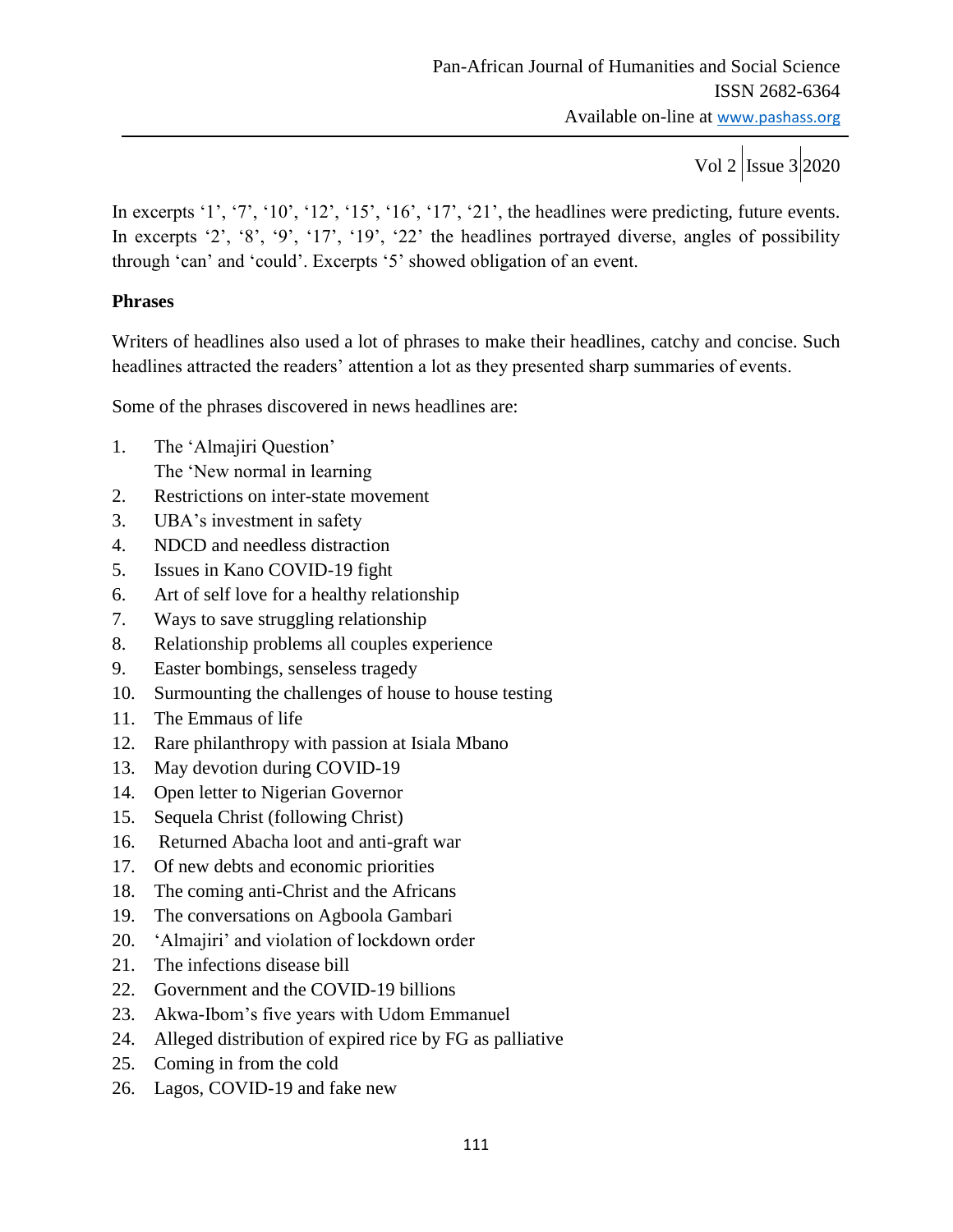- 27. Tribute to tony Oladipo Allen, master drummer
- 28. Portrait of survivalists in Selvon's The lonely Londoners
- 29. **FCG:** Upholding federal character principle

Newspaper headlines, therefore, are concise summaries of ideologies presented in newspaper reports. Chen Xu (2009) reiterates that a news headline typically shaped around a phrase or a sentence lends the leader towards the news content and represents the essence of the news.

#### **Questions**

It was also discovered that some newspaper headlines were in the forms of questions. The questions were answered in the news content found below the headlines in the newspapers.

#### **Some excerpts found in the newspapers are:**

- 1. **COVID-19:** Can Africa afford lockdown?
- 2. Where is the power/technology?
- 3. **Back Pain:** Any remedy to the ageing?
- 4. **Re: Bishop Mathew Kukah:** A politician dressed in clinical robes?
- 5. What ails Wike?
- 6. Who is Prof Ibrahim Gambari, President Buhari's new Chief of Staff?
- 7. Why should feeding programme continue despite school closure?
- 8. **NDDC:** Who is afraid of forensic audit?

Legarraga (2018), asserts that question headlines arouses the interest of the reader to read the article and the reader is prompted to read the article to get the author's view. An urgent question relates to critical trending on coming issues since it builds one's interest to know more about the topic. (Legarraga 2013). The writer reiterates that question headlines are appealing to readers. They make excellent headlines since they quickly attract attention (Legarraga, 2013).

#### **Passive Voice**

It was also discovered that some of the headlines appeared in the passive voice. Thus, according to Ulum (2016) headlines written in this form create curiosity among the readers making them form assumptions about the views. Some of the examples found in the data are:

- 1. APC aspirants shadow primary postponed.
- 2. FIFA technical trainings postponed indefinitely.
- 3. Ighalo's permanent man utd switch threatened.
- 4. 40 trapped in collapsed 8-storeys building in Imo state.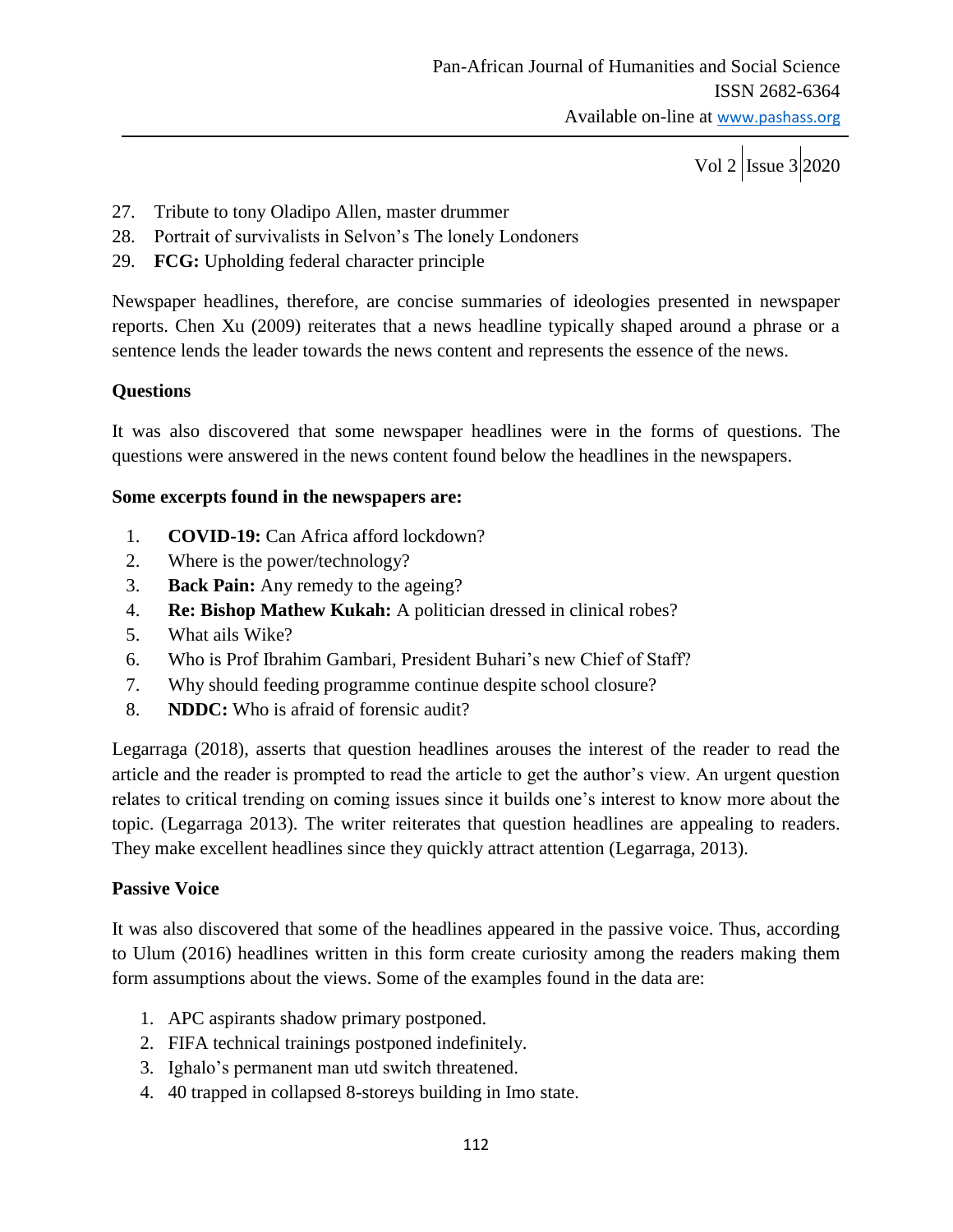#### **Theme/Rheme Analysis of some Newspaper Headlines**

The researchers employed the Theme-Rheme structure by Halliday and Matthiessen (2004: 65- 97). It was discovered that most of the writers used the unmarked theme. The marked theme was rare.

Therefore, the theme serves as the point of departure of the message. It orients the clause within its context. The remainder of the message, the part which the theme is developed is the rheme. The use of marked theme in newspaper headlines is very rare.

#### **Conclusion**

Newspaper headlines give captivating summaries of the articles found in newspapers. They also present catchy information which is educative and concise. Headlines persuade readers to read contents of articles and most of them arouse reader's curiosity and interest. Most of the headlines are in the form of clauses/simple sentences, phrases, questions, imperatives and modality. These headlines portray socio-political, academic, health, economic/business, sports ideologies while the ecclesiastical newspaper portray religious issues and secular events in the form of health, educational sporting political ideologies. Therefore, Tabe and Fieze (2018) have maintained that the language of headlines is powerful as it affects people's thoughts and results in diverse opinions about crises and actors. It is concluded that newspaper headlines are concise summaries of ideologies which are often very powerful provocative in attracting readers' attention to articles in the newspapers.

#### **References**

- Baum, S. (2019). Writing news headlines: Why the present tense usually makes sense. Retrieved 20<sup>th</sup> May, 2020 from [www.editworthy.com/news-headlines-present-tense](http://www.editworthy.com/news-headlines-present-tense).
- Chiluwa, I. (2005). Pragmatic and discourse analysis. Unpublished PhD dissertation, University of Ibadan, Ibadan.
- Crystal, J. (2004). A dictionary of linguistics and phonetics.  $(5<sup>th</sup>$  ed.) Oxford: Blackwell Publishers.
- Duanprakhon, P. (2012). Critical discourse analysis of news headlines: A case of youth crime in Thailand. Master of Arts Thesis, National Institute of Development Administration, Thailand.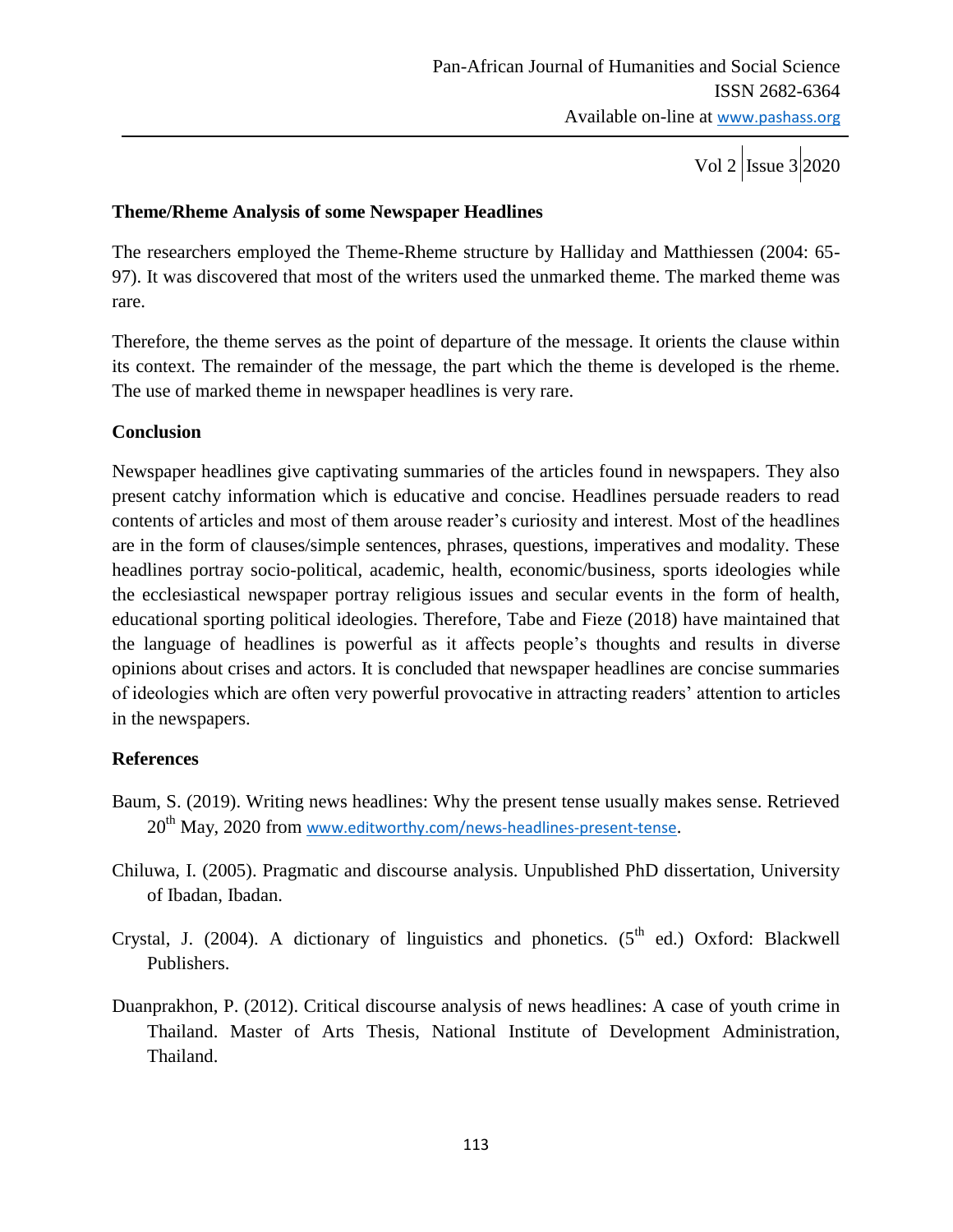- Duzzet, A. (2011). Media bias in strategic word choice. Retrieved  $17<sup>th</sup>$  May, from <https://google/Jhy662>.
- Eggins, S. (2004). An introduction to systemic functional linguistics. London: Bloomsbury Academic.
- Ehinemi, T.O. (2014). A syntactic analysis of lexical and functional leads in Nigerian English Newspaper headlines. International Journal of Linguistics, 6 (5), 1-13.
- Flowler, R. (1991). Language in the news: Discourse and ideology in the press. London: Academic press.
- Ghannan, N. (2011). Newspaper Ideology: A critical discourse analysis of events in six Labanese newspapers. Masters Degree thesis, University of South Africa.
- Halliday, M. & Matthiesen, M. (2004). Systematic functional grammar. London: Hodder Education.
- Halliday, M. & Methiessen, M. (1997). Systemic Functional grammar: A first step into the theory. Retrieved 16<sup>th</sup> May, 2020 from [www.Alvinleorg.infosfg](http://www.alvinleorg.infosfg/).
- Halliday, M.A.K. (1985). An introduction to functional grammar. London: Edward Amold.
- Hameed, H. J. (2008). Tense in news headlines Retrieved 19<sup>th</sup> May, 2020 from <https://www.researchgate.net/publication/332780566-Tense-in-News-headlines>.
- Javed, S. & Mahood, R. (2011). A critical discourse analysis of the headlines of budget of Pakistan. Interdisciplinary Journal of Contemporary Research in Business, 3 (5), 120-129.
- Khanjan, A. Amouzadeh, M. & Rasekh, A. (2013).Ideological aspects of translating news headlines from English to Persia. META Journal, 58 (1), 87-102.
- Montejo, G.M. & Adriano, T. Q. (2018). A critical discourse analysis of headlines in online news portals. Journal of Advances in Humanities and Social Sciences (JAHSS), 4 (2), 70-83.
- Opara S. (2009). Aspects of functional grammar: A systemic approach. Enugu: Victojo Production Services.
- Rafiu, J. (2015). Language, ideology and reportage on mutuality pluralistic world. Global Journal of Arts, Humanities and Social Science. 3 (11), 82-91.